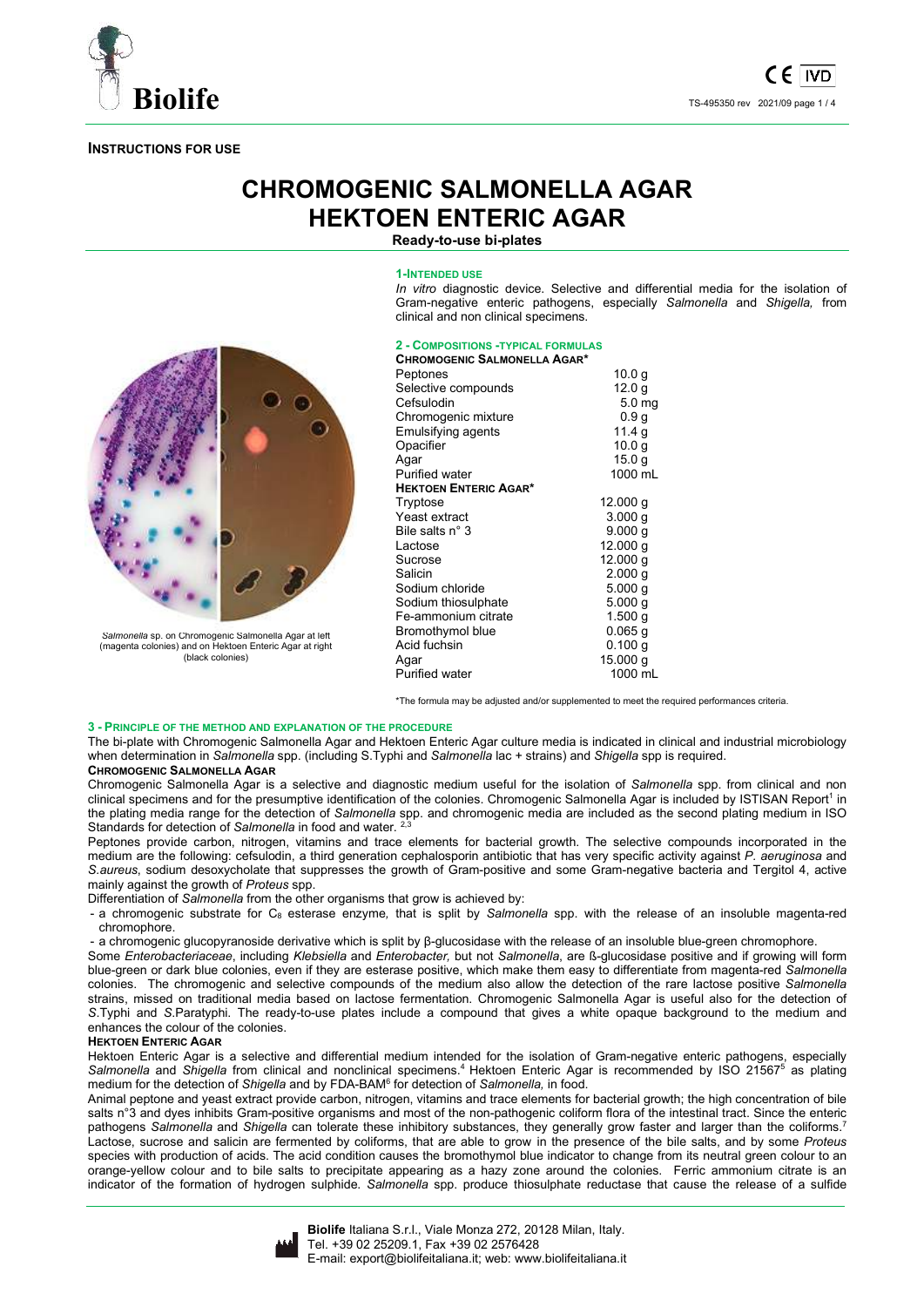

molecule from the sodium thiosulfate present in the medium. This sulfide molecule couples with a hydrogen ion to form H2S gas that reacts with the ferric ammonium citrate, forming a precipitate, resulting in colonies that are black or have a black centre.

# **4 - PHYSICAL CHARACTERISTICS**

**CHROMOGENIC SALMONELLA AGAR** Medium appearance whitish opaque Final pH at 20-25 °C 7.2 ± 0.2 **HEKTOEN ENTERIC AGAR**<br>Medium appearance Final pH at 20-25  $\degree$ C 7.5  $\pm$  0.2

dark green, limpid or lightly opalescent

#### **5 - MATERIALS PROVIDED - PACKAGING**

| Product                                                                                                                | Type                      | <b>REF</b> | Pack                                                                                                                  |
|------------------------------------------------------------------------------------------------------------------------|---------------------------|------------|-----------------------------------------------------------------------------------------------------------------------|
| Biosector Chromogenic Salmonella Agar /<br>Hektoen Enteric Agar<br>CND: W0104010407, EDMA: 14.01.04.05; RDM: 1458967/R | Ready-to-use<br>bi-plates | 495350     | 2 x 10 plates ø 90 mm with 2 sectors<br>primary packaging: 2 cellophane sachets<br>secondary packaging: cardboard box |

#### **6 - MATERIALS REQUIRED BUT NOT PROVIDED**

Sterile loops and swabs, incubator and laboratory equipment as required, ancillary culture media and reagents for the identification of the colonies.

#### **7 - SPECIMENS**

Bisector Chromogenic Salmonella Agar / Hektoen Enteric Agar is intended for the bacteriological processing of clinical specimens such as faeces and rectal swab<sup>8</sup> and non clinical specimens such as food and animal feeding stuffs  $6.7$ . Good laboratory practices for collection, transport and storage of clinical specimens should be applied.<sup>8</sup> Consult appropriate standard methods for details on food sample collection and preparation.<sup>2,3,</sup>

#### **8 - TEST PROCEDURE**

Allow plates to come to room temperature and to dry the surface of the medium.

Inoculate and streak the specimen with a loop over the media surfaces to obtain well isolated colonies. Alternatively, if the material is being cultured directly from a swab, roll the swab over a small area of the surface at the edge; then streak from this inoculated area. Maximal recovery of *Salmonella* from faecal specimens is obtained by using an enrichment step in Selenite Broth followed by subculture on Chromogenic Salmonella Agar and Hektoen Enteric Agar and on a second plating medium.<sup>9</sup>

For *Shigella* isolation from faecal specimens, the enrichment in GN Broth is advised.<sup>9</sup> Incubate inoculated bi-plates with the specimen or with a specimen enriched in liquid medium, in aerobic conditions at 35-37°C for 18-24 hours.

Consult appropriate references for the detection of *Shigella* and *Salmonella* in non clinical specimens.2,3,5

#### **9 - READING AND INTERPRETATION**

After incubation, observe the bacterial growth and record the specific morphological and chromatic characteristics of isolated colonies. The different microorganisms grow on Chromogenic Salmonella Agar with the following characteristics:<br>Microorganism Growth characteristics

| olowul oligiacich sucs                        |
|-----------------------------------------------|
| good growth, magenta-red colonies             |
| good growth, magenta-red colonies             |
| good growth, magenta-red colonies             |
| poor growth with colourless colonies          |
| growth with blue-green colonies               |
| poor growth with blue-green colonies          |
|                                               |
| poor growth with pale brown or green colonies |
|                                               |
|                                               |

The different colour characteristics of isolates on Hektoen Enteric Agar may be interpreted as follows:<sup>7</sup>

Greenish-blue, light green, or transparent colonies with black centres: no fermentation present, H2S production present: suspect *Salmonella*.

Greenish-blue, light green, or transparent colonies: no fermentation present, H2S production absent: suspect Shigella or H2S negative *Salmonella.*

Yellow colonies with an orange-yellow precipitate: fermentation of lactose, sucrose, or salicin: not likely to be *Salmonella* or *Shigella*.

Salmon to orange colonies: fermentation of salicin, H2S production absent: not likely to be *Salmonella* or *Shigella*.

Yellow, salmon to orange colonies with black centre: fermentation of lactose or sucrose, or salicin, H<sub>2</sub>S production present: not likely to be *Shigella* or *Salmonella* (other than rare lactose positive *Salmonella*).

Since some *Proteus* spp. may grow with greenish blue colonies with black centre and if *Proteus* colonies are mixed with H2S positive *Salmonella* colonies, it could be difficult to choose the colonies for further biochemical and serological identification.

#### **10 - USER QUALITY CONTROL**

All manufactured lots of the product are released for sale after the Quality Control has been performed to check the compliance with the specifications. However, it is responsibility of the end-user to perform Quality Control testing in accordance with the local applicable regulations, in compliance with accreditation requirements and the experience of the Laboratory. Here below are listed some test strains useful for the quality control.

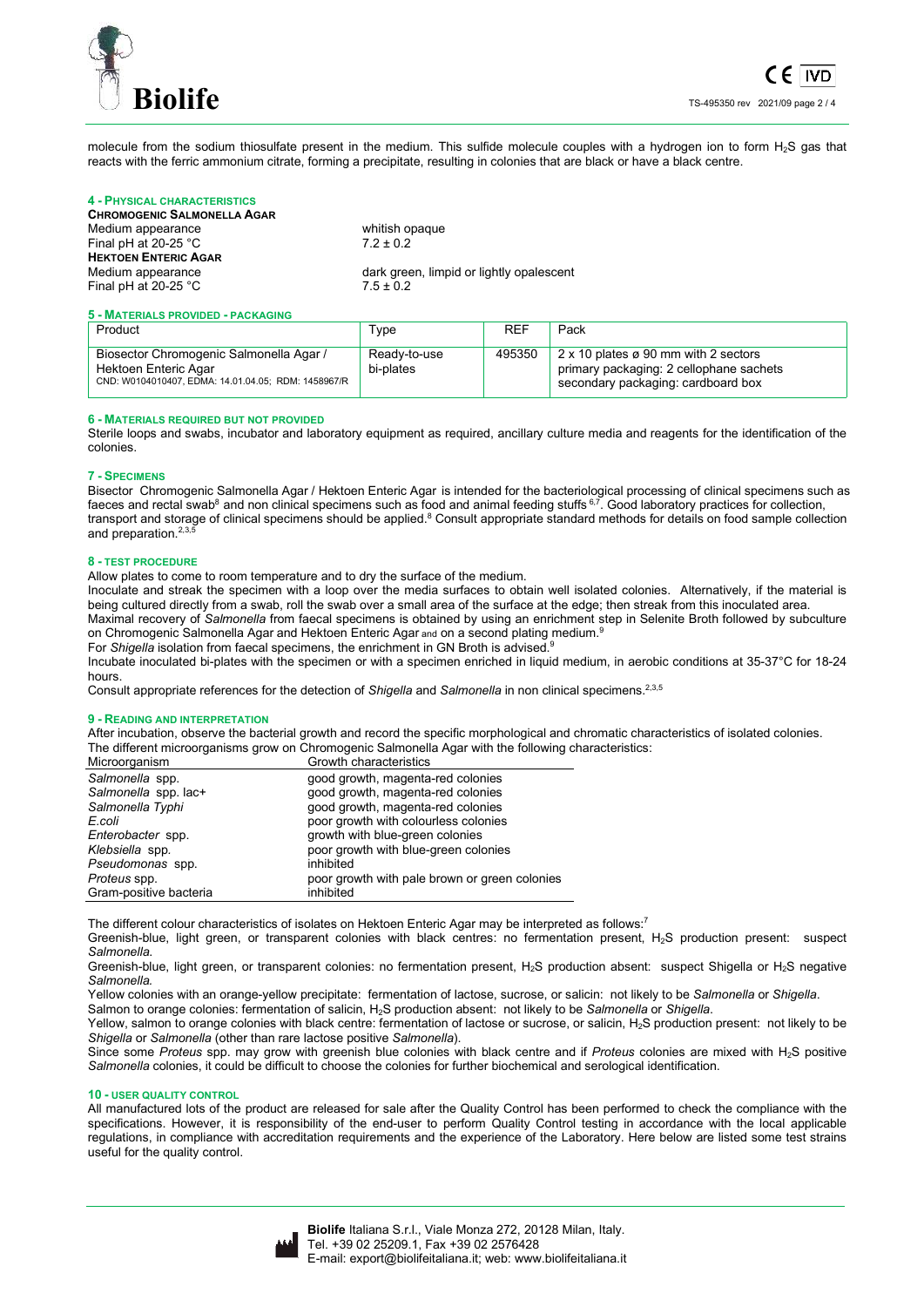

| <b>CONTROL STRAINS</b>      | <b>INCUBATION T°/T/ATM</b> | <b>EXPECTED RESULTS</b>                        |
|-----------------------------|----------------------------|------------------------------------------------|
| CHROMOGENIC SALMONELLA AGAR |                            |                                                |
| S.Typhimurium ATCC 14028    | 35-37°C / 18-24h / A       | growth, magenta-red colonies                   |
| S. Enteritidis ATCC 13076   | 35-37°C / 18-24h / A       | growth, magenta-red colonies                   |
| E. aerogenes ATCC 13048     | 35-37°C / 18-24h / A       | growth, blue-green colonies                    |
| P. aeruginosa ATCC 27853    | 35-37°C / 18-24h / A       | inhibited                                      |
| <b>HEKTOEN ENTERIC AGAR</b> |                            |                                                |
| S.Typhimurium ATCC 14028    | 35-37°C / 18-24h / A       | growth, green colonies with black centre       |
| S.flexneri ATCC 12022       | 35-37°C / 18-24h / A       | growth, light green colonies                   |
| E.faecalis ATCC 29212       | 35-37°C / 18-24h / A       | inhibited                                      |
| E.coli ATCC 25922           | 35-37°C / 18-24h / A       | partially inhibited, yellow to salmon colonies |
|                             |                            |                                                |

A: aerobic incubation; ATCC is a trademark of American Type Culture Collection

#### **11 - PERFORMANCES CHARACTERISTICS**

Prior to release for sale, representative samples of all lots of ready to use bi-plates of Chromogenic Salmonella Agar / Hektoen Enteric Agar and of the raw materials used for the production of bi-plates (dehydrated Chromogenic Salmonella Agar REF 405350 supplemented with Salmonella Selective Supplement REF 4240013 and Hektoen Enteric Agar, REF 401541) are tested for productivity and selectivity by comparing the results with a previously approved Reference Batch.

CHROMOGENIC SALMONELLA AGAR

Productivity is tested by a quantitative test with the target strains S.Enteritidis ATCC 13076 and S.Typhimurium ATCC 14028; Chromogenic Salmonella Agar plates are inoculated with decimal dilutions in saline of a suspension of colonies and incubated at 35-37°C for 18-24 hours. The colonies are enumerated on Test Batch (TB) and Reference Batch (RB) and the productivity ratio (Pr=UFC<sub>TB</sub>/UFC<sub>RB</sub>) is calculated. If *Pr* is ≥ 0,7 and if the colonies' colour is typical (magenta red colonies) the results are considered acceptable and conform to the specifications.

Specificity is evaluated with by semi-quantitative ecometric technique with the following non-target strains: *S.flexneri* ATCC 12022, *E.aerogenes* ATCC 13048, *E.coli* ATCC 8739; *E.aerogenes* grows with blue-green colonies, the growth of *S.flexneri* is not inhibited and the colonies are colourless, *E.coli* is partially inhibited with colourless colonies. Selectivity is evaluated with modified Miles-Misra surface drop method by inoculating the plates with decimal dilutions in saline from  $10^{-1}$  to  $10^{-4}$  of a 0.5 McFarland suspension of the non-target strains *P.vulgaris* ATCC 13315, *A.calcoaceticus* ATCC 19606*, P.aeruginosa* ATCC 27853, *A.hydrophila* ATCC 7966, *E.faecalis* ATCC 19433, *Mucor* CBM1. *A.hydrophila* is partially inhibited and grows with magenta colonies; the growth of other non-target strains is totally inhibited at the dilution10-1 .

#### HEKTOEN ENTERIC AGAR

Productivity is tested by semi-quantitative ecometric technique, by incubating at 35-37°C for 18-24 hours, with 6 target strains: *S*.Enteritidis NCTC 5188, *S*.Typhimurium ATCC 14028, *S*.Gallinarum clinical isolate, *S.arizonae* clinical isolate, *S.flexneri* ATCC 12022 and *S.sonnei* ATCC 9290. *Salmonella* colonies are green with black centre, *Shigella* colonies are light green; the amount of growth on the plates is evaluated and shall be comparable in both batches.

Selectivity is evaluated with modified Miles-Misra surface drop method by inoculating the plates with decimal dilutions in saline of a 0.5 McFarland suspension of the non-target Gram positive strain *E.faecalis* ATCC 29212 and of 6 non target Gram negative strains: *P.mirabilis* ATCC 10005, *P.vulgaris* ATCC9484, *E.coli* ATCC 25922*, K.pneumoniae* ATCC 27736, *C.freundii* ATCC 8090 and *E.aerogenes* ATCC 13048. The growth of non-target strain *E.faecalis* is totally inhibited, the growth of Gram negative non target strains are partially inhibited and the colonies show typical chromatic characteristics, according to the specifications.

Chromogenic Salmonella Agar was evaluated by Babic-Ergeg et al.<sup>10</sup> on 3,000 stool specimens, 45 of which positive for *Salmonella*, including SS Agar as the reference medium. The authors reported a sensitivity of 100% and a specificity of 99% in the isolation and preliminary identification of *Salmonella* colonies.

In another independent study<sup>11</sup>, 50 pure cultures of *Salmonella* of clinical origin, gave all the specific chromatic reactions; among the other 80 strains of Gram negative bacteria tested, not belonging to the *Salmonella* genus, 3 out of 3 strains of *P.aeruginosa* and 1 out of 3 strain of *A.baumannii* provided chromatic results similar to *Salmonella* spp. (red-pink colonies), the remaining 76 strains of *Enterobacteriaceae* gave non-typical chromatic reactions; 20 out of 20 strains of Gram positive bacteria were totally inhibited.

Chromogenic Salmonella Agar performance was evaluated with an in-house study, compared to Hektoen Enteric Agar (HEA). Productivity, selectivity and specificity have been evaluated by semi-quantitative ecometric technique, incubating at 35-37°C for 18-24 hours, using 43 bacterial strains: 8 target strains and 35 non target strains. 8 *Salmonella* strains, including 2 *S*.Typhi, showed a good growth with magenta colonies; 3 *Shigella* strains showed a poorer growth than on HEA with colourless colonies; 22 *Enterobacteriaceae* strains belonging to 9 genera showed a poorer growth than on HEA with colourless or blue-green colonies; 4 *P.aeruginosa* strains were totally inhibited; 2 non fermenters strains were totally inhibited and *A.hydrophila* grew with magenta red colonies; 1 Gram positive strain was totally inhibited and 1 yeast strain was partially inhibited showing colourless colonies.

Dehydrated Hektoen Enteric Agar prepared by Biolife has been tested by Silvia King for the isolation of *Salmonella* and *Shigella* from faecal specimens, with results comparable to the medium prepared in her laboratory.<sup>1</sup>

#### **12 - LIMITATIONS OF THE METHOD**

- Some strains of *Pseudomonas, Acinetobacter* and *Aeromonas,* resistant to antimicrobial agents of Chromogenic Salmonella Agar, may grow with red-pink colonies, differentiable from *Salmonella* with oxidase test.
- The growth rate on the plates also depends on the nutritional requirements of *Salmonella*. It is possible that some strains with particular metabolic characteristics may not grow on Chromogenic Salmonella Agar or grow colourless (e.g., *Salmonella enterica* serovar Dublin grows with white colonies).
- Do not examine areas of confluent growth on Hektoen Enteric Agar as false negative fermentation reactions may occur.
- Be aware that carbohydrates non fermenting strains of *Proteus* spp. may or may not be inhibited on Hektoen Enteric Agar and colonies may resemble Salmonella.<sup>4</sup> Rapid differentiation between very similar colonies may be performed on Chromogenic Salmonella Agar.
- Some lactose fermenting *Shigella* and *Salmonella* strains may resemble coliforms and not recognized on Hektoen Enteric Agar.
- Do not incubate longer than 24 hours since a loss of yellow/salmon colour may occur on Hektoen Enteric Agar due to the utilisation of peptones for growth with the productions of alkaline end products.<sup>7</sup>